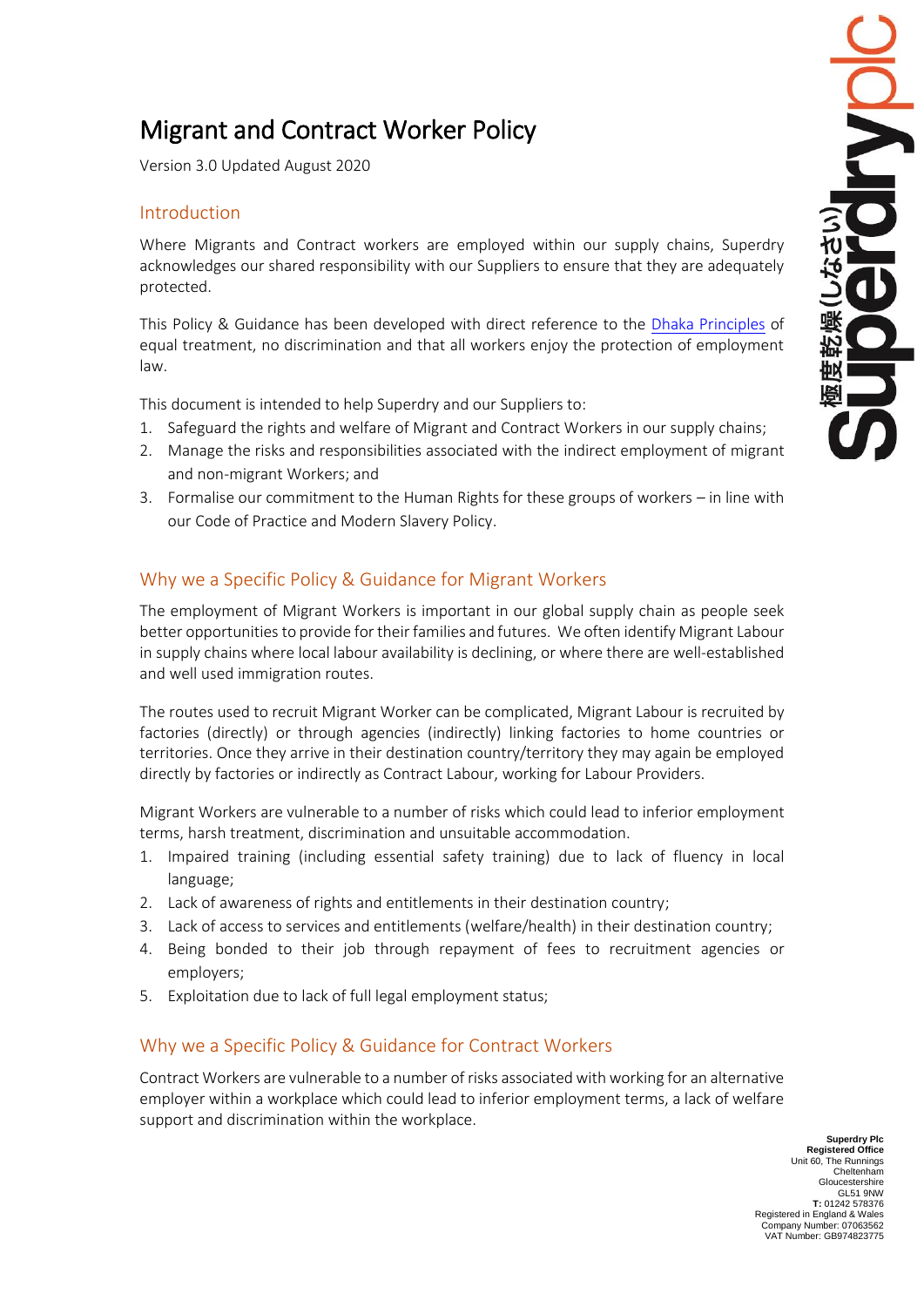# Definitions

- 1. Migrant Worker: A person who migrates from one territory or country to another in order to seek employment.
- 2. Contract worker: Any worker who either utilises a third party to obtain work, or who is employed by a labour provider/employment agency, rather than being employed directly by the factory. This definition includes any worker that is contracted through a third party as part of any local or national skills development programme.
- 3. Destination Country/Territory: The country/territory where the Migrant Worker will work.
- 4. Source Country/Territory: The home country, territory or region from which the Worker has migrated.
- 5. Worker: Anyone who is doing work for an Employer, either directly, through a Labour Provider or through a third party.
- 6. Direct employment: An arrangement where a Worker is employed directly by the Supplier.
- 7. Indirect employment: An arrangement where a Worker continues to be employed or managed by an agency or Labour Provider while they are working for the Supplier.
- 8. Employer: An Employer is a legal entity that provides any form of (permanent, casual, full or part time) work in return for remuneration and that controls/directs Workers at the workplace. Labour Provider - an organisation that employs or manages Workers on behalf of a Supplier.
- 9. Recruitment Agency: An organisation that arranges work for Workers in return for a fee.
- 10. Supplier: An organisation that manufactures or procures goods or services.

## Migrant and Contract Worker Policy

#### 1. Responsibilities

Superdry is responsible for:

- 1. Ensuring our Migrant and Contract Worker Policy is up to date, reflects best practice and is effectively communicated to our Suppliers.
- 2. Supporting and working with Suppliers who have genuine difficulty in meeting this policy, are open and committed to continuous improvement.
- 3. Fulfilling our legal responsibilities under the UK Modern Slavery Act 2015, this may include reporting criminal activity to applicable law enforcement agencies.

Our Suppliers are responsible for:

- 1. Communicating this policy to manufacturers making Superdry product and ensuring that Migrant and Contract Workers are employed in line with the principles of this Policy.
- 2. Informing Superdry of the use of all Migrant or Contract Workers, the conditions under which they are employed and any circumstances where this policy is not being met;
- 3. Carrying out sufficient and effective due diligence on all manufacturing sites under their ownership or control, to highlight any offences under the UK Modern Slavery Act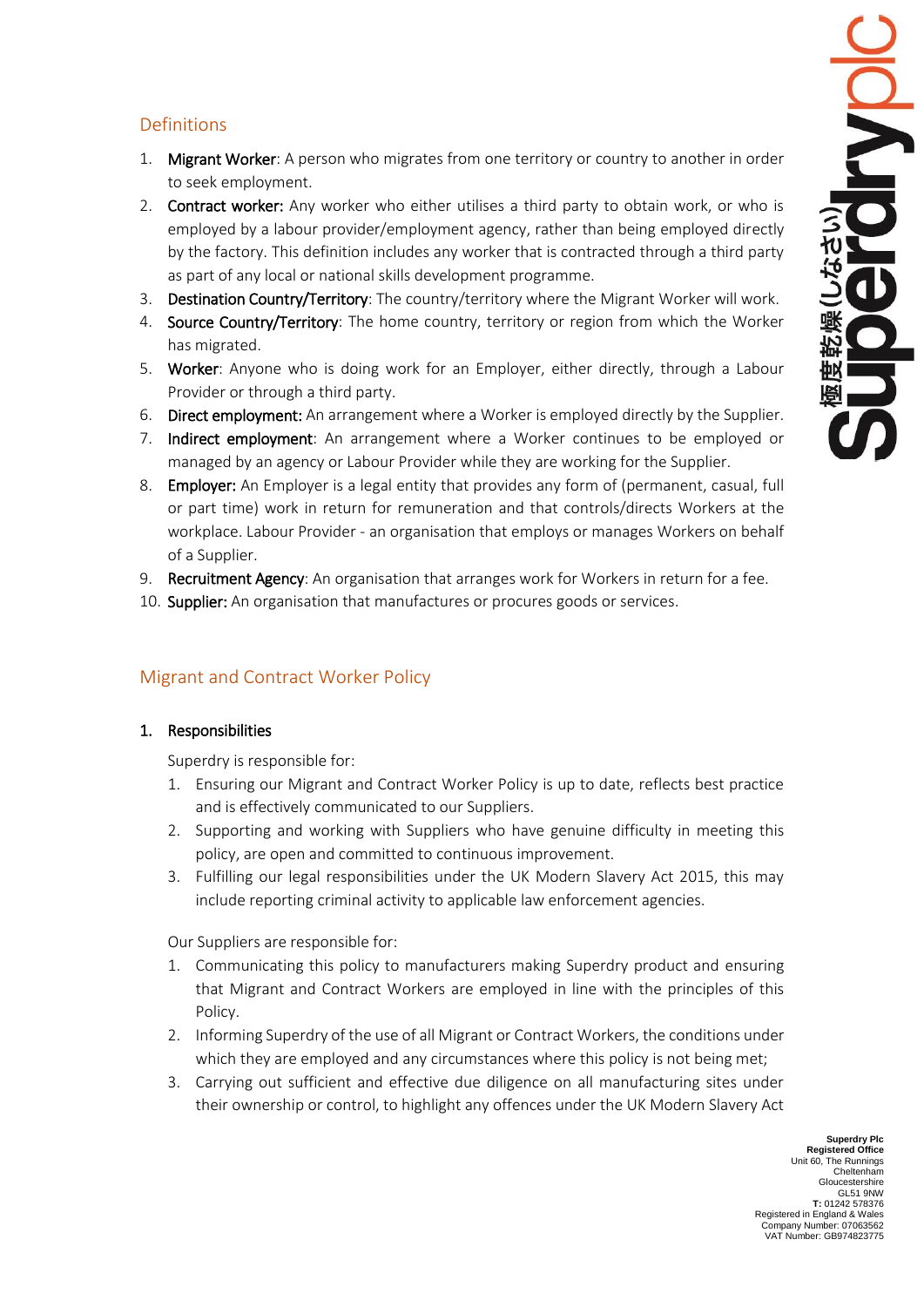2015. A failure to report offences, or a strong suspicion of an offence, could lead to termination of business with Superdry.

#### 2. Principles

- 1. There must be zero tolerance of exploitation, forced or compulsory labour through all levels of the Supply Chain.
- 2. All workers must have the freedom to individually leave employment with reasonable notice.
- 3. Migrant workers must have a legal right to work in the destination country.
- 4. Employers are accountable for only using recruitment agencies that are legally recognised, reputable and responsible. All workers must have clear and transparent contracts available in their native language.
- 5. Migrant and Contract workers must not be bonded using mechanisms or schemes including rehabilitation, apprenticeship programmes, loans or fees to obtain work. Any such loans or fees associated with recruitment or transportation of workers must be borne by the employer.
- 6. The responsibility for training Migrant and Contract Workers must be well-defined. Training must be adequate and in a language that is understood;
- 7. Working and living conditions must safeguard Migrant and Contract Workers' safety, dignity, welfare and rights.
- 8. Migrant and Contract Workers must be protected in cases where exploitation is suspected or identified - and remedy provided.

#### 3. Supporting our Colleagues and Suppliers

We have put measures in place to educate our supplier facing colleagues on our responsibilities in this area and include this policy as a condition of business in our Supplier Manual.

We continue to complete Due Diligence in partnership with Suppliers and Third Party specialists to ensure the principles of this policy are upheld.

#### 4. Where cases of exploitation of migrant or contract workers is suspected, the supplier/ employer must:-

- 1. Protect the identity and welfare of vulnerable people, including the person or people who reported the case.
- 2. Inform Superdry as soon as possible.
- 3. Work with Superdry and necessary independent international agencies to investigate and document any outcomes. Seek professional help where an independent view is required or in complex or sensitive cases.
- 4. Provide suitable remedy to the impacted workers.

We will continue to support and work with Suppliers who have genuine difficulty in meeting this policy, are open and committed to continuous improvement. We reserve the right to